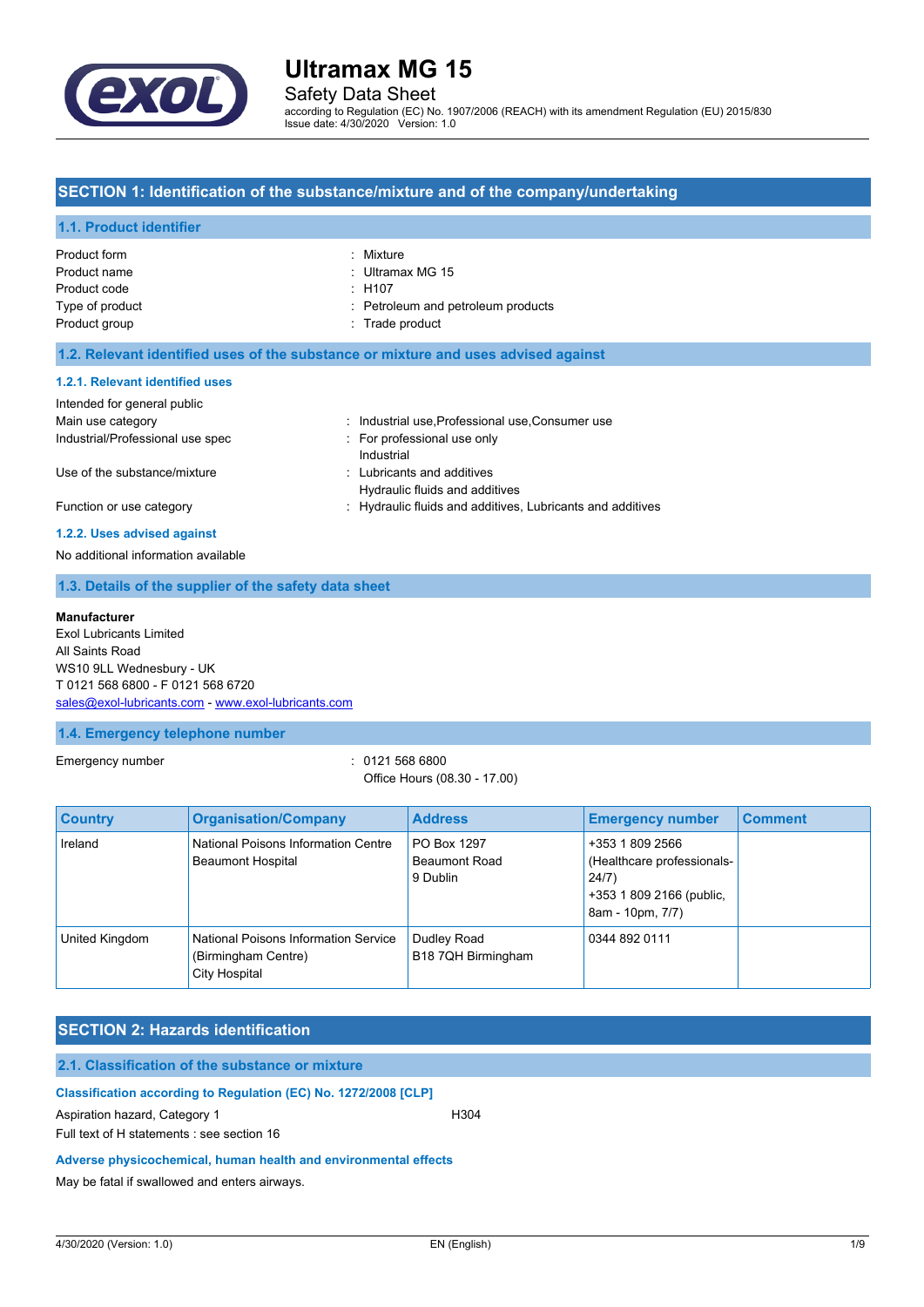# Safety Data Sheet

according to Regulation (EC) No. 1907/2006 (REACH) with its amendment Regulation (EU) 2015/830

#### **2.2. Label elements**

# **Labelling according to Regulation (EC) No. 1272/2008 [CLP]** Hazard pictograms (CLP) : **GHS08** Signal word (CLP)  $\qquad \qquad$ : Danger Hazardous ingredients : Baseoil - Unspecified - Distillates (Petroleum), Hydrotreated Heavy Paraffinic; Baseoil -Unspecified - Distillates (Petroleum), Solvent-Dewaxed Heavy Paraffinic; Hydrocarbons, C15-C20, N-alkanes, Isoalkanes, Cyclics, <0.03% aromatics Hazard statements (CLP) : H304 - May be fatal if swallowed and enters airways. Precautionary statements (CLP) : P101 - If medical advice is needed, have product container or label at hand. P102 - Keep out of reach of children. P301+P310+P331 - IF SWALLOWED: Immediately call a POISON CENTER or doctor. Do NOT induce vomiting. P405 - Store locked up. P501 - Dispose of contents/container to hazardous or special waste collection point, in accordance with local, regional, national and/or international regulation.

UFI : E1FQ-40AV-W00D-3U4G

### **2.3. Other hazards**

No additional information available

### **SECTION 3: Composition/information on ingredients**

#### **3.1. Substances**

#### Not applicable

#### **3.2. Mixtures**

| <b>Name</b>                                                                              | <b>Product identifier</b>                                                                                | $\frac{9}{6}$  | <b>Classification according to</b><br><b>Regulation (EC) No.</b><br>1272/2008 [CLP]                                    |
|------------------------------------------------------------------------------------------|----------------------------------------------------------------------------------------------------------|----------------|------------------------------------------------------------------------------------------------------------------------|
| Baseoil - Unspecified - Distillates (Petroleum),<br><b>Hydrotreated Heavy Paraffinic</b> | (CAS-No.) 64742-54-7<br>(EC-No.) 265-157-1<br>(EC Index-No.) 649-467-00-8<br>(REACH-no) 01-2119484627-25 | $\geq 30 - 40$ | Asp. Tox. 1, H304                                                                                                      |
| Baseoil - Unspecified - Distillates (Petroleum),<br>Solvent-Dewaxed Heavy Paraffinic     | (CAS-No.) 64742-65-0<br>(EC-No.) 265-169-7<br>(EC Index-No.) 649-474-00-6<br>(REACH-no) 01-2119471299-27 | $\geq 30 - 40$ | Asp. Tox. 1, H304                                                                                                      |
| Hydrocarbons, C15-C20, N-alkanes, Isoalkanes,<br>Cyclics, <0.03% aromatics               | (CAS-No.) 1335203-17-2<br>(EC-No.) 934-956-3                                                             | $\geq 20 - 30$ | Asp. Tox. 1, H304                                                                                                      |
| <b>TOLUENE</b><br>substance with a Community workplace exposure limit                    | (CAS-No.) 108-88-3<br>(EC-No.) 203-625-9<br>(EC Index-No.) 601-021-00-3                                  | < 0.25         | Flam. Liq. 2, H225<br>Repr. 2, H361d<br>Asp. Tox. 1, H304<br>STOT RE 2, H373<br>Skin Irrit. 2, H315<br>STOT SE 3, H336 |

#### Full text of H-statements: see section 16

#### **SECTION 4: First aid measures**

#### **4.1. Description of first aid measures**

First-aid measures general interest and the call a physician immediately.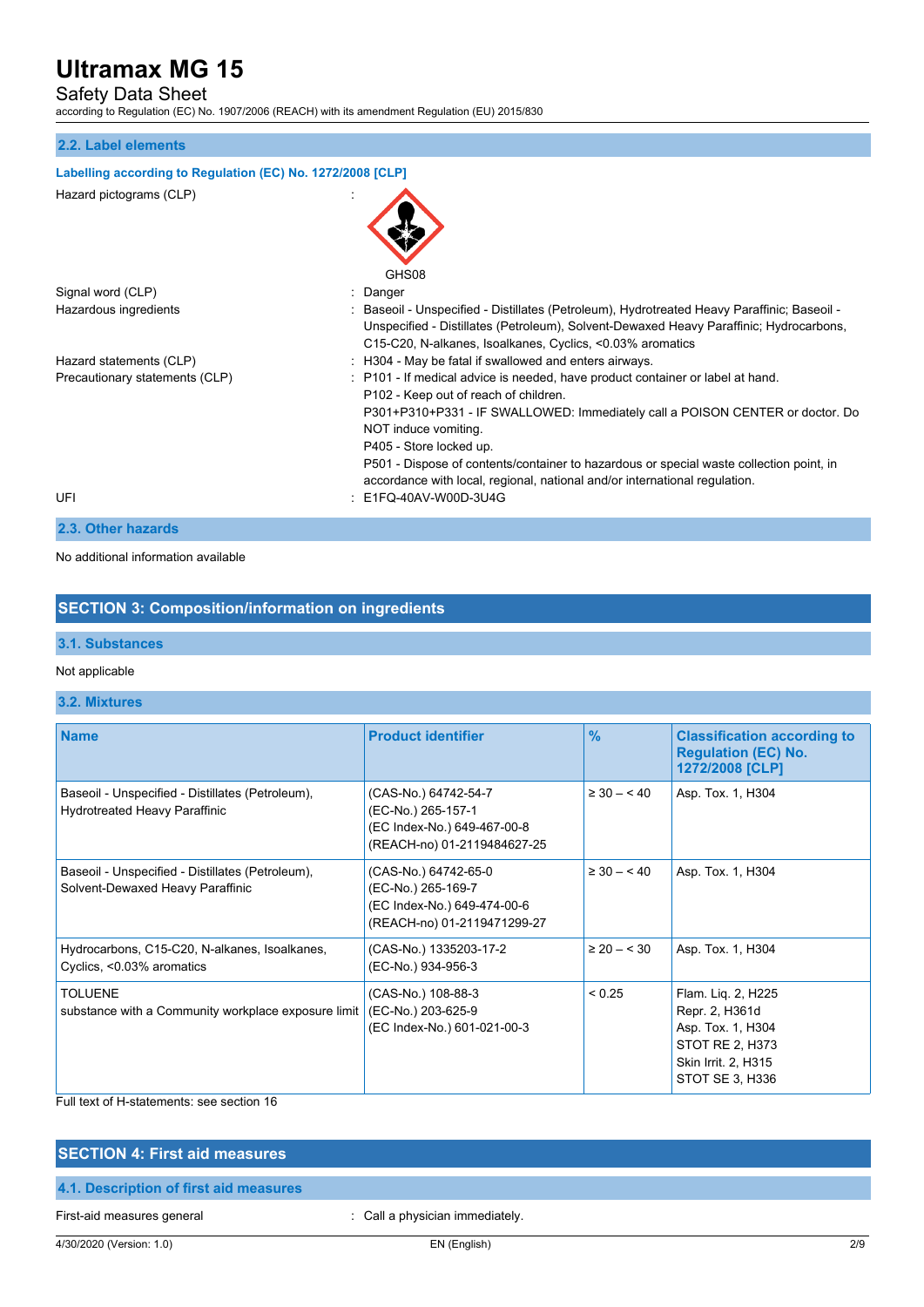# Safety Data Sheet

according to Regulation (EC) No. 1907/2006 (REACH) with its amendment Regulation (EU) 2015/830

| First-aid measures after inhalation<br>First-aid measures after skin contact<br>First-aid measures after eye contact<br>First-aid measures after ingestion | : Remove person to fresh air and keep comfortable for breathing.<br>: Wash skin with plenty of water.<br>: Rinse eyes with water as a precaution.<br>: Do not induce vomiting. Call a physician immediately. |  |
|------------------------------------------------------------------------------------------------------------------------------------------------------------|--------------------------------------------------------------------------------------------------------------------------------------------------------------------------------------------------------------|--|
| 4.2. Most important symptoms and effects, both acute and delayed                                                                                           |                                                                                                                                                                                                              |  |
| Symptoms/effects after ingestion                                                                                                                           | Risk of lung oedema.                                                                                                                                                                                         |  |

**4.3. Indication of any immediate medical attention and special treatment needed**

Treat symptomatically.

| <b>SECTION 5: Firefighting measures</b>                    |                                                                                                                                             |  |  |
|------------------------------------------------------------|---------------------------------------------------------------------------------------------------------------------------------------------|--|--|
| 5.1. Extinguishing media                                   |                                                                                                                                             |  |  |
| Suitable extinguishing media                               | : Water spray. Dry powder. Foam. Carbon dioxide.                                                                                            |  |  |
| 5.2. Special hazards arising from the substance or mixture |                                                                                                                                             |  |  |
| Hazardous decomposition products in case of fire           | : Toxic fumes may be released.                                                                                                              |  |  |
| 5.3. Advice for firefighters                               |                                                                                                                                             |  |  |
| Protection during firefighting                             | : Do not attempt to take action without suitable protective equipment. Self-contained<br>breathing apparatus. Complete protective clothing. |  |  |

| <b>SECTION 6: Accidental release measures</b>                            |                                                                                                                                                                |
|--------------------------------------------------------------------------|----------------------------------------------------------------------------------------------------------------------------------------------------------------|
| 6.1. Personal precautions, protective equipment and emergency procedures |                                                                                                                                                                |
| 6.1.1. For non-emergency personnel                                       |                                                                                                                                                                |
| <b>Emergency procedures</b>                                              | : Ventilate spillage area.                                                                                                                                     |
| 6.1.2. For emergency responders                                          |                                                                                                                                                                |
| Protective equipment                                                     | : Do not attempt to take action without suitable protective equipment. For further information<br>refer to section 8: "Exposure controls/personal protection". |
| <b>6.2. Environmental precautions</b>                                    |                                                                                                                                                                |
| Avoid release to the environment.                                        |                                                                                                                                                                |
| 6.3. Methods and material for containment and cleaning up                |                                                                                                                                                                |
| Methods for cleaning up<br>Other information                             | Take up liquid spill into absorbent material.<br>Dispose of materials or solid residues at an authorized site.                                                 |
| 6.4. Reference to other sections                                         |                                                                                                                                                                |

For further information refer to section 13.

| <b>SECTION 7: Handling and storage</b>                            |                                                                                                                                                                                              |
|-------------------------------------------------------------------|----------------------------------------------------------------------------------------------------------------------------------------------------------------------------------------------|
| 7.1. Precautions for safe handling                                |                                                                                                                                                                                              |
| Precautions for safe handling<br>Hygiene measures                 | : Ensure good ventilation of the work station. Wear personal protective equipment.<br>: Do not eat, drink or smoke when using this product. Always wash hands after handling the<br>product. |
| 7.2. Conditions for safe storage, including any incompatibilities |                                                                                                                                                                                              |
| Storage conditions                                                | : Store in a well-ventilated place. Keep cool. Store locked up.                                                                                                                              |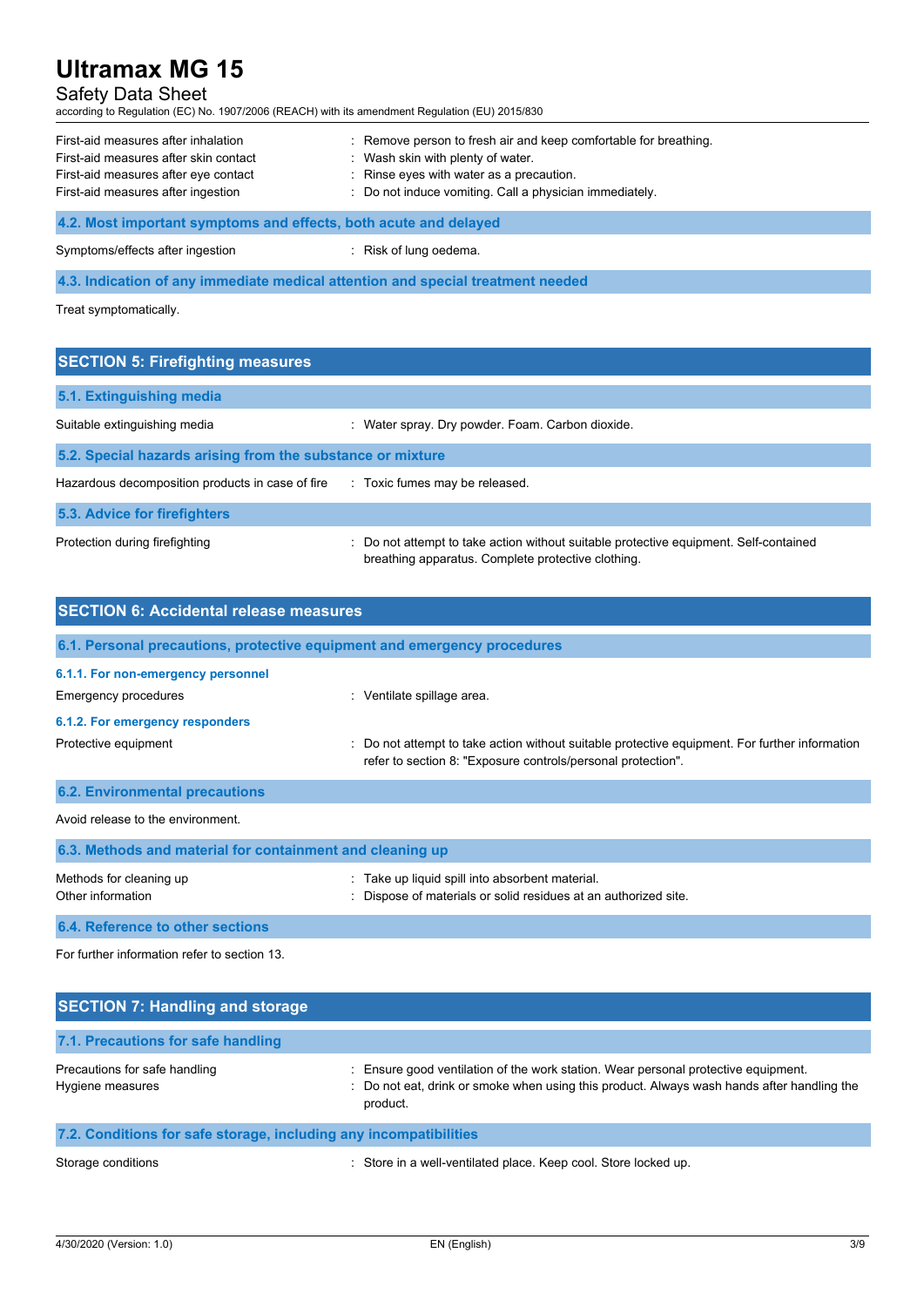### Safety Data Sheet

according to Regulation (EC) No. 1907/2006 (REACH) with its amendment Regulation (EU) 2015/830

### **7.3. Specific end use(s)**

No additional information available

| <b>SECTION 8: Exposure controls/personal protection</b> |                                                                                                                                                                                                |  |
|---------------------------------------------------------|------------------------------------------------------------------------------------------------------------------------------------------------------------------------------------------------|--|
| <b>8.1. Control parameters</b>                          |                                                                                                                                                                                                |  |
| <b>TOLUENE (108-88-3)</b>                               |                                                                                                                                                                                                |  |
| <b>EU - Occupational Exposure Limits</b>                |                                                                                                                                                                                                |  |
| Local name                                              | Toluene                                                                                                                                                                                        |  |
| IOELV TWA (mg/m <sup>3</sup> )                          | 192 mg/m $3$                                                                                                                                                                                   |  |
| IOELV TWA (ppm)                                         | 50 ppm                                                                                                                                                                                         |  |
| IOELV STEL (mg/m <sup>3</sup> )                         | 384 mg/m <sup>3</sup>                                                                                                                                                                          |  |
| IOELV STEL (ppm)                                        | $100$ ppm                                                                                                                                                                                      |  |
| <b>Notes</b>                                            | Skin                                                                                                                                                                                           |  |
| Regulatory reference                                    | COMMISSION DIRECTIVE 2006/15/EC                                                                                                                                                                |  |
| <b>Ireland - Occupational Exposure Limits</b>           |                                                                                                                                                                                                |  |
| Local name                                              | Toluene                                                                                                                                                                                        |  |
| OEL (8 hours ref) (mg/m <sup>3</sup> )                  | 192 mg/m <sup>3</sup>                                                                                                                                                                          |  |
| OEL (8 hours ref) (ppm)                                 | 50 ppm                                                                                                                                                                                         |  |
| OEL (15 min ref) (mg/m3)                                | 384 mg/m <sup>3</sup>                                                                                                                                                                          |  |
| OEL (15 min ref) (ppm)                                  | $100$ ppm                                                                                                                                                                                      |  |
| Notes (IE)                                              | Sk (Substances which have the capacity to penetrate intact skin when they come in<br>contact with it, and be absorbed into the body), IOELV (Indicative Occupational Exposure<br>Limit Values) |  |
| Regulatory reference                                    | Chemical Agents Code of Practice 2020                                                                                                                                                          |  |
| <b>United Kingdom - Occupational Exposure Limits</b>    |                                                                                                                                                                                                |  |
| Local name                                              | Toluene                                                                                                                                                                                        |  |
| WEL TWA (mg/m <sup>3</sup> )                            | 191 mg/m <sup>3</sup>                                                                                                                                                                          |  |
| WEL TWA (ppm)                                           | 50 ppm                                                                                                                                                                                         |  |
| WEL STEL (mg/m <sup>3</sup> )                           | 384 mg/m <sup>3</sup>                                                                                                                                                                          |  |
| WEL STEL (OEL STEL) [ppm]                               | 100 ppm                                                                                                                                                                                        |  |
| Remark (WEL)                                            | Sk (Can be absorbed through the skin. The assigned substances are those for which there<br>are concerns that dermal absorption will lead to systemic toxicity)                                 |  |
| Regulatory reference                                    | EH40/2005 (Fourth edition, 2020). HSE                                                                                                                                                          |  |
|                                                         |                                                                                                                                                                                                |  |

**8.2. Exposure controls**

### **Appropriate engineering controls:**

Ensure good ventilation of the work station.

| Hand protection:  |  |
|-------------------|--|
| Protective gloves |  |
|                   |  |
| Eye protection:   |  |
| Safety glasses    |  |
|                   |  |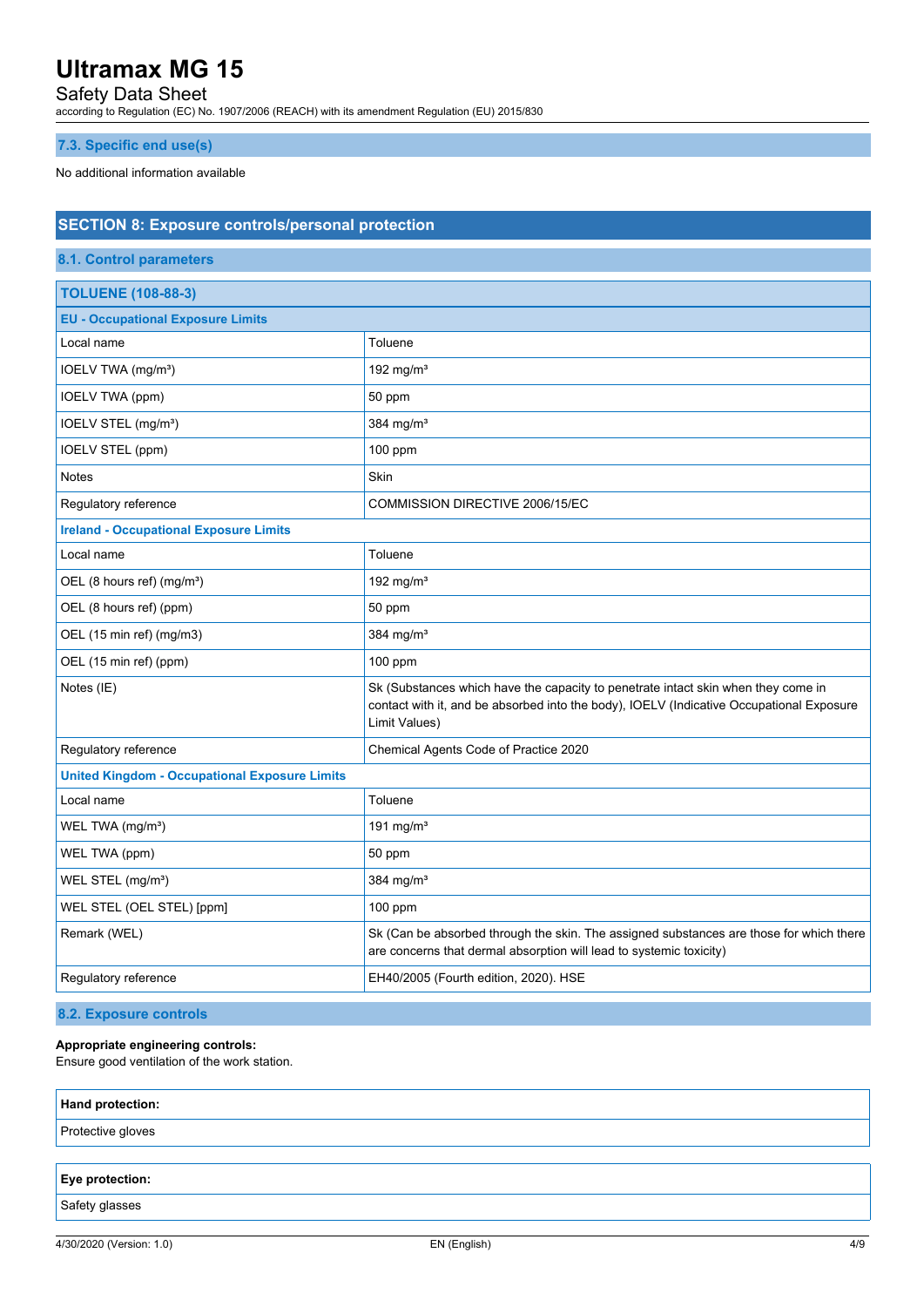# Safety Data Sheet

according to Regulation (EC) No. 1907/2006 (REACH) with its amendment Regulation (EU) 2015/830

# **Skin and body protection:**

#### Wear suitable protective clothing

#### **Respiratory protection:**

In case of insufficient ventilation, wear suitable respiratory equipment

#### **Personal protective equipment symbol(s):**



## **Environmental exposure controls:**

Avoid release to the environment.

### **SECTION 9: Physical and chemical properties**

**9.1. Information on basic physical and chemical properties**

| Physical state                                  | : Liquid                              |
|-------------------------------------------------|---------------------------------------|
| Appearance                                      | Colorless to pale yellow liquid.      |
| Colour                                          | light brown.                          |
| Odour                                           | Characteristic odour.                 |
| Odour threshold                                 | No data available                     |
| рH                                              | No data available                     |
| Relative evaporation rate (butylacetate=1)      | No data available                     |
| Melting point                                   | $\le$ -38 °C                          |
| Freezing point                                  | No data available                     |
| Boiling point                                   | No data available                     |
| Flash point                                     | $\approx$ 150 °C                      |
| Auto-ignition temperature                       | No data available                     |
| Decomposition temperature                       | No data available                     |
| Flammability (solid, gas)                       | Not applicable                        |
| Vapour pressure                                 | No data available                     |
| Relative vapour density at 20 °C                | No data available                     |
| Relative density                                | $0.848 \; \textcircled{a}$ 15.6 deg C |
| Solubility                                      | No data available                     |
| Partition coefficient n-octanol/water (Log Pow) | No data available                     |
| Viscosity, kinematic                            | 15 mm <sup>2</sup> /s @ 40 deg C      |
| Viscosity, dynamic                              | No data available                     |
| Explosive properties                            | No data available                     |
| Oxidising properties                            | No data available                     |
| <b>Explosive limits</b>                         | No data available                     |

#### **9.2. Other information**

No additional information available

# **SECTION 10: Stability and reactivity**

### **10.1. Reactivity**

The product is non-reactive under normal conditions of use, storage and transport.

#### **10.2. Chemical stability**

Stable under normal conditions.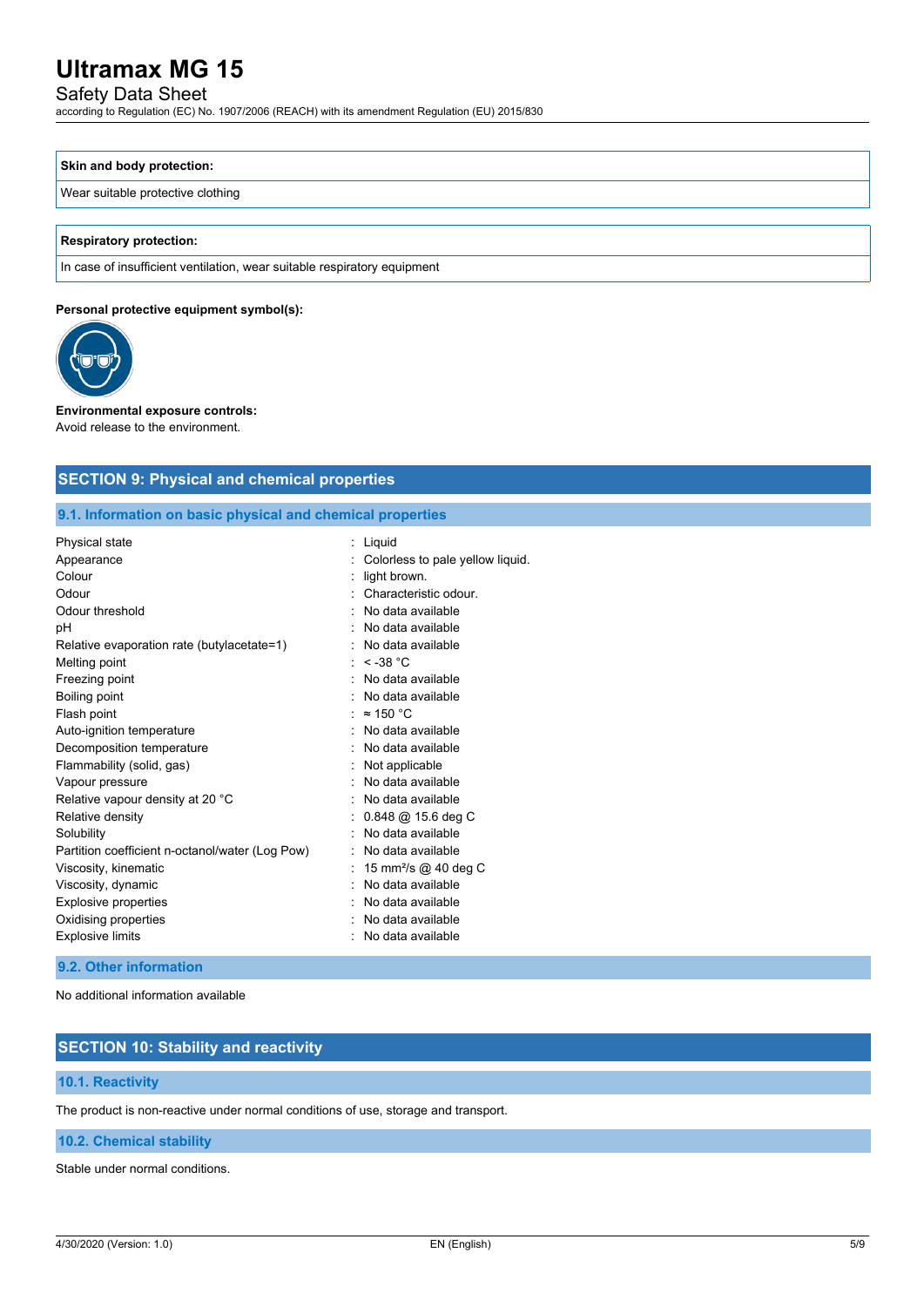# Safety Data Sheet

according to Regulation (EC) No. 1907/2006 (REACH) with its amendment Regulation (EU) 2015/830

#### **10.3. Possibility of hazardous reactions**

No dangerous reactions known under normal conditions of use.

#### **10.4. Conditions to avoid**

None under recommended storage and handling conditions (see section 7).

#### **10.5. Incompatible materials**

No additional information available

**10.6. Hazardous decomposition products**

Under normal conditions of storage and use, hazardous decomposition products should not be produced.

# **SECTION 11: Toxicological information 11.1. Information on toxicological effects** Acute toxicity (oral) **interpretent in the contract of the Cassified** in Not classified Acute toxicity (dermal) **Example 20** Acute toxicity (dermal) Acute toxicity (inhalation) **induces**  $\vdots$  Not classified Skin corrosion/irritation **in the set of the set of the set of the set of the set of the set of the set of the set of the set of the set of the set of the set of the set of the set of the set of the set of the set of the s** Serious eye damage/irritation **in the serious serious** : Not classified Respiratory or skin sensitisation **in the sensitism** : Not classified Germ cell mutagenicity **Second Contract Contract Contract Contract Contract Contract Contract Contract Contract Contract Contract Contract Contract Contract Contract Contract Contract Contract Contract Contract Contract Co** Carcinogenicity **Carcinogenicity 1999 Carcinogenicity Carcinogenicity Carcial Carcinogenicity Carcial Carcial Carcial Carcial Carcial Carcial Carcial Carcial Carcial Carcial Carcial Carcial Carcial Carcial Carcia** Reproductive toxicity **in the set of the COV** Reproductive toxicity STOT-single exposure in the state of the state of the STOT-single exposure STOT-repeated exposure in the state of the state of the STOT-repeated exposure Aspiration hazard **in the state of the state of the state of the state of the state of the state of the state of the state of the state of the state of the state of the state of the state of the state of the state of the s Ultramax MG 15** Viscosity, kinematic **15 mm**<sup>2</sup>/s @ 40 deg C

| <b>SECTION 12: Ecological information</b>                                                                                                                                  |                                                                                                                                                                  |
|----------------------------------------------------------------------------------------------------------------------------------------------------------------------------|------------------------------------------------------------------------------------------------------------------------------------------------------------------|
| 12.1. Toxicity                                                                                                                                                             |                                                                                                                                                                  |
| Ecology - general<br>Hazardous to the aquatic environment, short-term<br>(acute)<br>Hazardous to the aquatic environment, long-term<br>(chronic)<br>Not rapidly degradable | The product is not considered harmful to aquatic organisms nor to cause long-term adverse<br>effects in the environment.<br>: Not classified<br>: Not classified |
| 12.2. Persistence and degradability                                                                                                                                        |                                                                                                                                                                  |
| No additional information available                                                                                                                                        |                                                                                                                                                                  |
| 12.3. Bioaccumulative potential                                                                                                                                            |                                                                                                                                                                  |
| No additional information available                                                                                                                                        |                                                                                                                                                                  |
| 12.4. Mobility in soil                                                                                                                                                     |                                                                                                                                                                  |
| No additional information available                                                                                                                                        |                                                                                                                                                                  |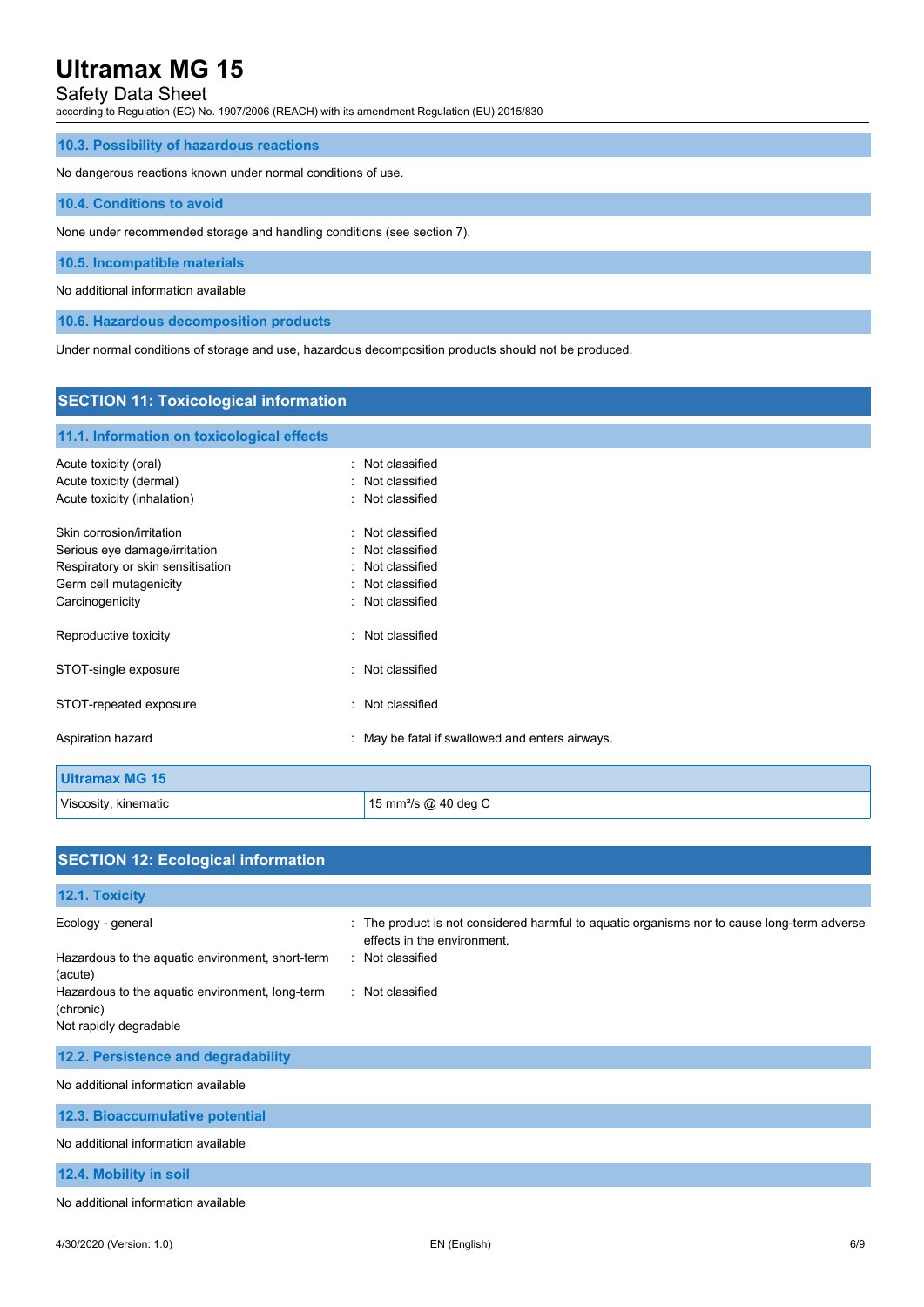# Safety Data Sheet

according to Regulation (EC) No. 1907/2006 (REACH) with its amendment Regulation (EU) 2015/830

#### **12.5. Results of PBT and vPvB assessment**

No additional information available

**12.6. Other adverse effects**

No additional information available

### **SECTION 13: Disposal considerations**

#### **13.1. Waste treatment methods**

Waste treatment methods : Dispose of contents/container in accordance with licensed collector's sorting instructions.

# **SECTION 14: Transport information**

| In accordance with ADR / RID / IMDG / IATA / ADN |               |               |               |               |
|--------------------------------------------------|---------------|---------------|---------------|---------------|
| <b>ADR</b>                                       | <b>IMDG</b>   | <b>IATA</b>   | <b>ADN</b>    | <b>RID</b>    |
| 14.1. UN number                                  |               |               |               |               |
| Not applicable                                   | Not regulated | Not regulated | Not regulated | Not regulated |
| 14.2. UN proper shipping name                    |               |               |               |               |
| Not applicable                                   | Not regulated | Not regulated | Not regulated | Not regulated |
| 14.3. Transport hazard class(es)                 |               |               |               |               |
| Not applicable                                   | Not regulated | Not regulated | Not regulated | Not regulated |
| 14.4. Packing group                              |               |               |               |               |
| Not applicable                                   | Not regulated | Not regulated | Not regulated | Not regulated |
| 14.5. Environmental hazards                      |               |               |               |               |
|                                                  | Not regulated | Not regulated | Not regulated | Not regulated |
| No supplementary information available           |               |               |               |               |

#### **14.6. Special precautions for user**

#### **Overland transport**

**Transport by sea** Not regulated **Air transport** Not regulated **Inland waterway transport** Not regulated **Rail transport** Not regulated

**14.7. Transport in bulk according to Annex II of Marpol and the IBC Code**

Not applicable

### **SECTION 15: Regulatory information**

**15.1. Safety, health and environmental regulations/legislation specific for the substance or mixture**

#### **15.1.1. EU-Regulations**

Contains no REACH substances with Annex XVII restrictions Contains no substance on the REACH candidate list Organic solvent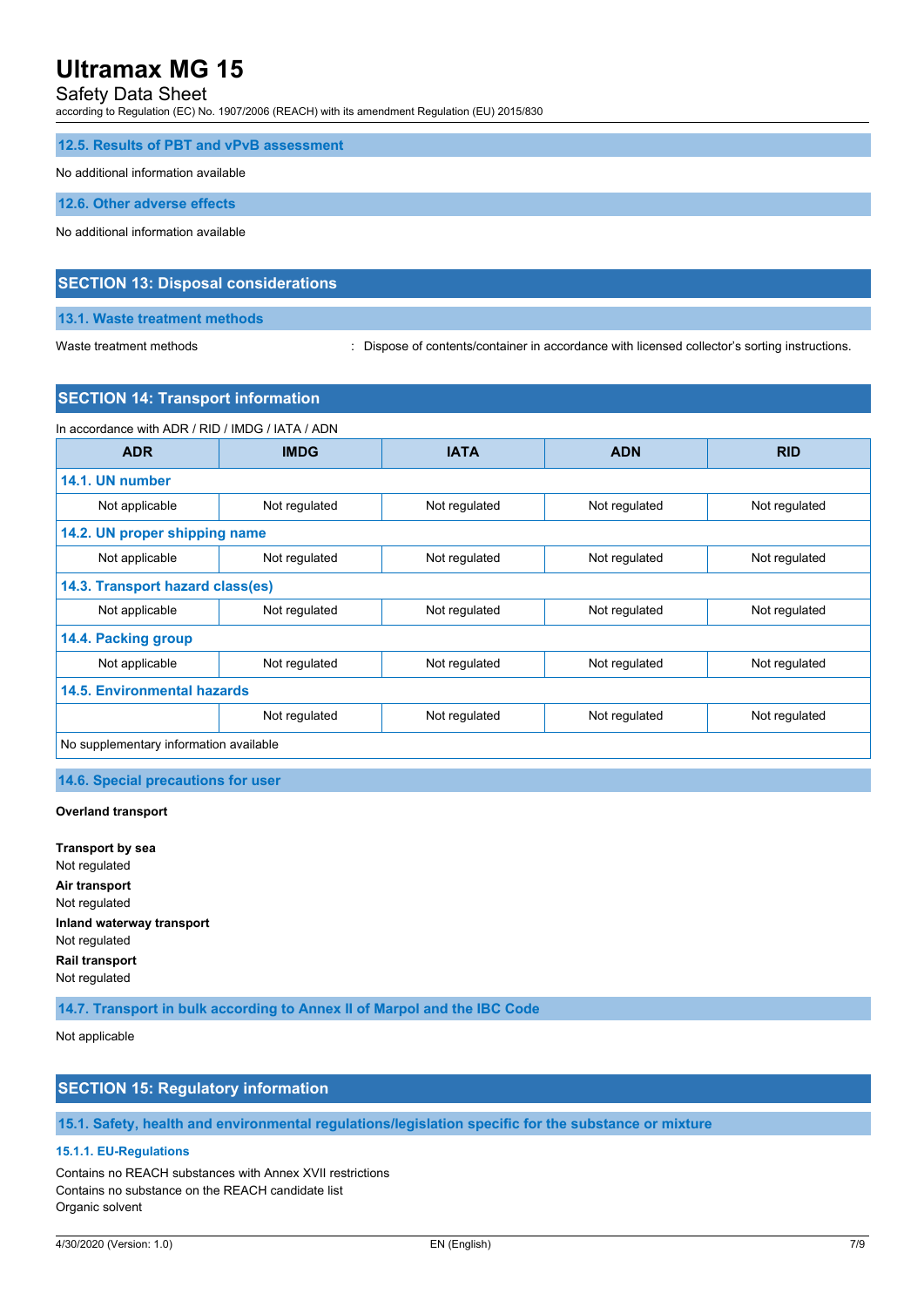# Safety Data Sheet

according to Regulation (EC) No. 1907/2006 (REACH) with its amendment Regulation (EU) 2015/830

#### Contains no REACH Annex XIV substances

Contains no substance subject to Regulation (EU) No 649/2012 of the European Parliament and of the Council of 4 July 2012 concerning the export and import of hazardous chemicals.

Contains no substance subject to Regulation (EU) No 2019/1021 of the European Parliament and of the Council of 20 June 2019 on persistent organic pollutants

#### **15.1.2. National regulations**

No additional information available

#### **15.2. Chemical safety assessment**

No chemical safety assessment has been carried out

# **SECTION 16: Other information**

| <b>Abbreviations and acronyms:</b> |                                                                                                   |  |
|------------------------------------|---------------------------------------------------------------------------------------------------|--|
| ADN                                | European Agreement concerning the International Carriage of Dangerous Goods by Inland Waterways   |  |
| <b>ADR</b>                         | European Agreement concerning the International Carriage of Dangerous Goods by Road               |  |
| ATE                                | <b>Acute Toxicity Estimate</b>                                                                    |  |
| <b>BLV</b>                         | Biological limit value                                                                            |  |
| CAS-No.                            | <b>Chemical Abstract Service number</b>                                                           |  |
| <b>CLP</b>                         | Classification Labelling Packaging Regulation; Regulation (EC) No 1272/2008                       |  |
| <b>DMEL</b>                        | Derived Minimal Effect level                                                                      |  |
| <b>DNEL</b>                        | Derived-No Effect Level                                                                           |  |
| <b>EC50</b>                        | Median effective concentration                                                                    |  |
| EC-No.                             | European Community number                                                                         |  |
| EN                                 | European Standard                                                                                 |  |
| <b>IATA</b>                        | International Air Transport Association                                                           |  |
| <b>IMDG</b>                        | International Maritime Dangerous Goods                                                            |  |
| <b>LC50</b>                        | Median lethal concentration                                                                       |  |
| LD50                               | Median lethal dose                                                                                |  |
| LOAEL                              | Lowest Observed Adverse Effect Level                                                              |  |
| <b>NOAEC</b>                       | No-Observed Adverse Effect Concentration                                                          |  |
| <b>NOAEL</b>                       | No-Observed Adverse Effect Level                                                                  |  |
| <b>NOEC</b>                        | No-Observed Effect Concentration                                                                  |  |
| OEL                                | Occupational Exposure Limit                                                                       |  |
| <b>PBT</b>                         | Persistent Bioaccumulative Toxic                                                                  |  |
| PNEC                               | <b>Predicted No-Effect Concentration</b>                                                          |  |
| <b>REACH</b>                       | Registration, Evaluation, Authorisation and Restriction of Chemicals Regulation (EC) No 1907/2006 |  |
| <b>RID</b>                         | Regulations concerning the International Carriage of Dangerous Goods by Rail                      |  |
| <b>SDS</b>                         | Safety Data Sheet                                                                                 |  |
| vPvB                               | Very Persistent and Very Bioaccumulative                                                          |  |
| WGK                                | <b>Water Hazard Class</b>                                                                         |  |

# **Classification according to Regulation (EC) No. 1272/2008 [CLP]:**